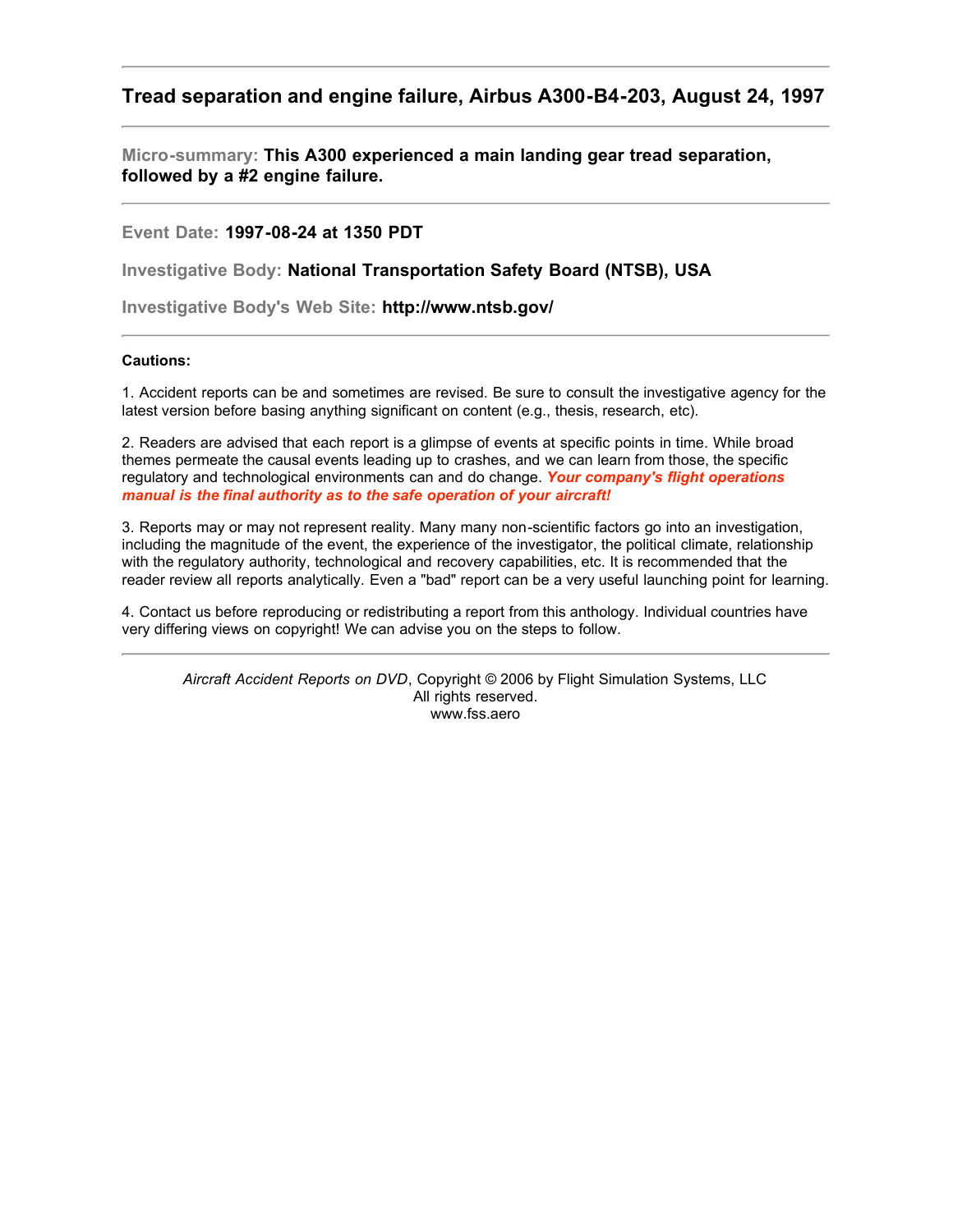| <b>National Transportation Safety Board</b>                                                                                                                                                                                                                                                                                                                                                                                                                                                                                                                                                                                                                                                                                                                                                                                                                                                                                                                                                                                                                                                                                                                                                                                                                                                                                                                                                                                                                                                                                                                                                                                                                                                                                                                                                                                                                                                                                                                                                                                                                                                                                                                                                                                                                                                                                                                                                                                                                                                                                                                                                                                                                                                                                                                                                                                                                                                                                                                                                                                                                                                                                                                                                                                                            |       | NTSB ID: LAX97IA300 |                             | Aircraft Registration Number: N862PA |                            |                       |                  |  |  |  |
|--------------------------------------------------------------------------------------------------------------------------------------------------------------------------------------------------------------------------------------------------------------------------------------------------------------------------------------------------------------------------------------------------------------------------------------------------------------------------------------------------------------------------------------------------------------------------------------------------------------------------------------------------------------------------------------------------------------------------------------------------------------------------------------------------------------------------------------------------------------------------------------------------------------------------------------------------------------------------------------------------------------------------------------------------------------------------------------------------------------------------------------------------------------------------------------------------------------------------------------------------------------------------------------------------------------------------------------------------------------------------------------------------------------------------------------------------------------------------------------------------------------------------------------------------------------------------------------------------------------------------------------------------------------------------------------------------------------------------------------------------------------------------------------------------------------------------------------------------------------------------------------------------------------------------------------------------------------------------------------------------------------------------------------------------------------------------------------------------------------------------------------------------------------------------------------------------------------------------------------------------------------------------------------------------------------------------------------------------------------------------------------------------------------------------------------------------------------------------------------------------------------------------------------------------------------------------------------------------------------------------------------------------------------------------------------------------------------------------------------------------------------------------------------------------------------------------------------------------------------------------------------------------------------------------------------------------------------------------------------------------------------------------------------------------------------------------------------------------------------------------------------------------------------------------------------------------------------------------------------------------------|-------|---------------------|-----------------------------|--------------------------------------|----------------------------|-----------------------|------------------|--|--|--|
| <b>FACTUAL REPORT</b>                                                                                                                                                                                                                                                                                                                                                                                                                                                                                                                                                                                                                                                                                                                                                                                                                                                                                                                                                                                                                                                                                                                                                                                                                                                                                                                                                                                                                                                                                                                                                                                                                                                                                                                                                                                                                                                                                                                                                                                                                                                                                                                                                                                                                                                                                                                                                                                                                                                                                                                                                                                                                                                                                                                                                                                                                                                                                                                                                                                                                                                                                                                                                                                                                                  |       |                     | Occurrence Date: 08/24/1997 |                                      | Most Critical Injury: None |                       |                  |  |  |  |
| AVIATION                                                                                                                                                                                                                                                                                                                                                                                                                                                                                                                                                                                                                                                                                                                                                                                                                                                                                                                                                                                                                                                                                                                                                                                                                                                                                                                                                                                                                                                                                                                                                                                                                                                                                                                                                                                                                                                                                                                                                                                                                                                                                                                                                                                                                                                                                                                                                                                                                                                                                                                                                                                                                                                                                                                                                                                                                                                                                                                                                                                                                                                                                                                                                                                                                                               |       |                     | Occurrence Type: Incident   |                                      |                            | Investigated By: NTSB |                  |  |  |  |
| Location/Time                                                                                                                                                                                                                                                                                                                                                                                                                                                                                                                                                                                                                                                                                                                                                                                                                                                                                                                                                                                                                                                                                                                                                                                                                                                                                                                                                                                                                                                                                                                                                                                                                                                                                                                                                                                                                                                                                                                                                                                                                                                                                                                                                                                                                                                                                                                                                                                                                                                                                                                                                                                                                                                                                                                                                                                                                                                                                                                                                                                                                                                                                                                                                                                                                                          |       |                     |                             |                                      |                            |                       |                  |  |  |  |
| <b>Nearest City/Place</b>                                                                                                                                                                                                                                                                                                                                                                                                                                                                                                                                                                                                                                                                                                                                                                                                                                                                                                                                                                                                                                                                                                                                                                                                                                                                                                                                                                                                                                                                                                                                                                                                                                                                                                                                                                                                                                                                                                                                                                                                                                                                                                                                                                                                                                                                                                                                                                                                                                                                                                                                                                                                                                                                                                                                                                                                                                                                                                                                                                                                                                                                                                                                                                                                                              | State |                     | Zip Code                    | <b>Local Time</b>                    | Time Zone                  |                       |                  |  |  |  |
| <b>LOS ANGELES</b>                                                                                                                                                                                                                                                                                                                                                                                                                                                                                                                                                                                                                                                                                                                                                                                                                                                                                                                                                                                                                                                                                                                                                                                                                                                                                                                                                                                                                                                                                                                                                                                                                                                                                                                                                                                                                                                                                                                                                                                                                                                                                                                                                                                                                                                                                                                                                                                                                                                                                                                                                                                                                                                                                                                                                                                                                                                                                                                                                                                                                                                                                                                                                                                                                                     | CA    |                     | 90045                       | 1350                                 | <b>PDT</b>                 |                       |                  |  |  |  |
| Distance From Landing Facility: 1<br>Direction From Airport: 360<br>Airport Proximity: On Airport                                                                                                                                                                                                                                                                                                                                                                                                                                                                                                                                                                                                                                                                                                                                                                                                                                                                                                                                                                                                                                                                                                                                                                                                                                                                                                                                                                                                                                                                                                                                                                                                                                                                                                                                                                                                                                                                                                                                                                                                                                                                                                                                                                                                                                                                                                                                                                                                                                                                                                                                                                                                                                                                                                                                                                                                                                                                                                                                                                                                                                                                                                                                                      |       |                     |                             |                                      |                            |                       |                  |  |  |  |
| <b>Aircraft Information Summary</b>                                                                                                                                                                                                                                                                                                                                                                                                                                                                                                                                                                                                                                                                                                                                                                                                                                                                                                                                                                                                                                                                                                                                                                                                                                                                                                                                                                                                                                                                                                                                                                                                                                                                                                                                                                                                                                                                                                                                                                                                                                                                                                                                                                                                                                                                                                                                                                                                                                                                                                                                                                                                                                                                                                                                                                                                                                                                                                                                                                                                                                                                                                                                                                                                                    |       |                     |                             |                                      |                            |                       |                  |  |  |  |
| Aircraft Manufacturer                                                                                                                                                                                                                                                                                                                                                                                                                                                                                                                                                                                                                                                                                                                                                                                                                                                                                                                                                                                                                                                                                                                                                                                                                                                                                                                                                                                                                                                                                                                                                                                                                                                                                                                                                                                                                                                                                                                                                                                                                                                                                                                                                                                                                                                                                                                                                                                                                                                                                                                                                                                                                                                                                                                                                                                                                                                                                                                                                                                                                                                                                                                                                                                                                                  |       |                     | Model/Series                |                                      |                            |                       | Type of Aircraft |  |  |  |
| Airbus Industrie                                                                                                                                                                                                                                                                                                                                                                                                                                                                                                                                                                                                                                                                                                                                                                                                                                                                                                                                                                                                                                                                                                                                                                                                                                                                                                                                                                                                                                                                                                                                                                                                                                                                                                                                                                                                                                                                                                                                                                                                                                                                                                                                                                                                                                                                                                                                                                                                                                                                                                                                                                                                                                                                                                                                                                                                                                                                                                                                                                                                                                                                                                                                                                                                                                       |       |                     | A300 B4-203                 |                                      |                            |                       | Airplane         |  |  |  |
| Sightseeing Flight: No                                                                                                                                                                                                                                                                                                                                                                                                                                                                                                                                                                                                                                                                                                                                                                                                                                                                                                                                                                                                                                                                                                                                                                                                                                                                                                                                                                                                                                                                                                                                                                                                                                                                                                                                                                                                                                                                                                                                                                                                                                                                                                                                                                                                                                                                                                                                                                                                                                                                                                                                                                                                                                                                                                                                                                                                                                                                                                                                                                                                                                                                                                                                                                                                                                 |       |                     |                             |                                      |                            |                       |                  |  |  |  |
| Narrative                                                                                                                                                                                                                                                                                                                                                                                                                                                                                                                                                                                                                                                                                                                                                                                                                                                                                                                                                                                                                                                                                                                                                                                                                                                                                                                                                                                                                                                                                                                                                                                                                                                                                                                                                                                                                                                                                                                                                                                                                                                                                                                                                                                                                                                                                                                                                                                                                                                                                                                                                                                                                                                                                                                                                                                                                                                                                                                                                                                                                                                                                                                                                                                                                                              |       |                     |                             |                                      |                            |                       |                  |  |  |  |
| Air Medical Transport Flight: No<br>Brief narrative statement of facts, conditions and circumstances pertinent to the accident/incident:<br>On August 24, 1997, at 1350 hours Pacific daylight time, an Airbus A300 B4-203, N862PA, lost power<br>to the number 2 engine and aborted the takeoff on runway 24L at Los Angeles International Airport,<br>The airplane sustained minor damage. There were no injuries to the 3<br>Los Angeles, California.<br>cockpit crewmembers, 8 cabin crewmembers, and 254 passengers. The airplane was being operated on<br>an instrument flight plan by Pan American World Airways as flight 6, a scheduled domestic passenger<br>flight under 14 CFR Part 121. The flight was destined for John F. Kennedy International Airport,<br>Jamaica, New York. Visual meteorological conditions prevailed.<br>The cockpit crew reported feeling a vibration in the aircraft during the takeoff roll and then<br>hearing a loud noise while accelerating past 145 knots. According to the captain, the airplane was<br>loaded heavily with fuel and passengers and the takeoff decision speed (V1) was 159 knots.<br>The<br>captain rejected the takeoff and stopped the airplane on the 10,285-foot-long runway with about 800<br>feet remaining.<br>Postincident examination revealed that the tire tread was absent from the number 3 tire on the<br>right-hand main landing gear.<br>One piece of black rubber resembling the tire tread (2-4 inches<br>long) was found lodged in the fan outlet guide vanes. Black smearing marks were observed on<br>several of the fan blades and bent stator vanes of the engine, which also resembled the tire tread<br>The number 2 engine fan was destroyed and several outlet guide vanes were damaged.<br>material.<br>There was a hole through the engine fan cowl at the 6 o'clock position. The engine's accessory<br>gearbox was fractured to the left of the constant speed drive (CSD) and generator. Oil was leaking<br>from the fracture and two broken oil return lines from the CSD and generator. Minor damage was<br>also observed on the right-hand landing gear door, inboard flap, and all-speed aileron.<br>Metallurgical examination of the failed compressor fan blades revealed that features noted along<br>the fracture surfaces were consistent with ductile overload and rapid tensile shear.<br>The<br>metallurgist noted that there was no evidence of metallurgical fatigue present at the fractures and<br>opined that liberation of the blade tips occurred as a result of a "single overload event."<br>The aircraft's Lockheed model 209F flight data recorder was read out and evaluated at the Safety<br>Board's laboratory in Washington, D.C. The specialist's report is attached. The report states<br>that both engines were operating within normal limits for a period of time before a positive<br>lateral acceleration and a decrease in longitudinal acceleration were recorded at FDR time 5195.2<br>seconds, after which the aircraft decelerated.<br>The report also notes that there were four<br>parameters reporting erroneous values. The four were engine vibration monitors for the fan and<br>compressor of each engine. |       |                     |                             |                                      |                            |                       |                  |  |  |  |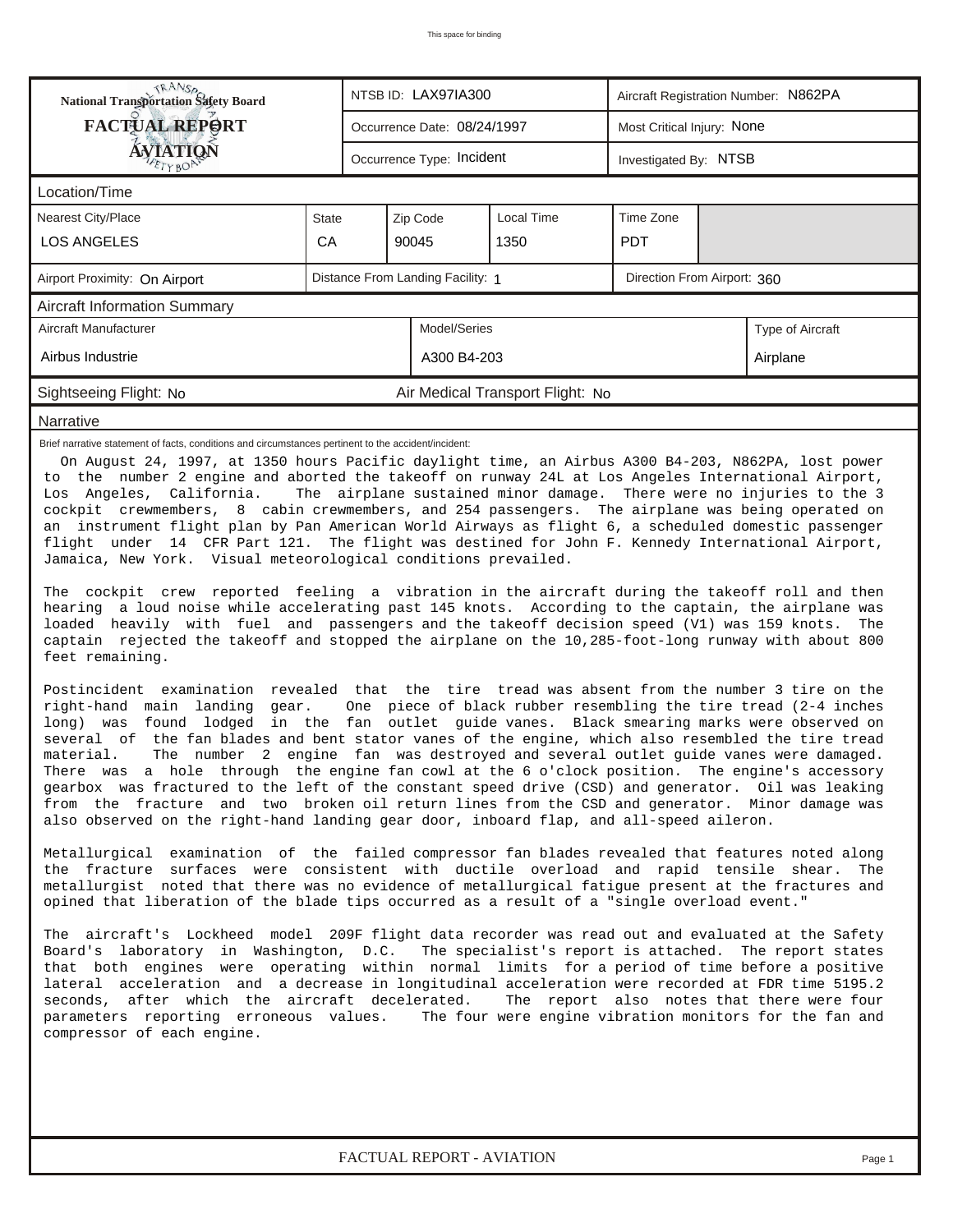| <b>National Transportation Safety Board</b>                              |                                                                | NTSB ID: LAX97IA300                                                     |                             |                         |     |  |                                      |                           |                   |                      |                     |  |
|--------------------------------------------------------------------------|----------------------------------------------------------------|-------------------------------------------------------------------------|-----------------------------|-------------------------|-----|--|--------------------------------------|---------------------------|-------------------|----------------------|---------------------|--|
| FACTUAL REPORT                                                           |                                                                |                                                                         | Occurrence Date: 08/24/1997 |                         |     |  |                                      |                           |                   |                      |                     |  |
| <b>AVIATION</b>                                                          |                                                                |                                                                         | Occurrence Type: Incident   |                         |     |  |                                      |                           |                   |                      |                     |  |
| Landing Facility/Approach Information                                    |                                                                |                                                                         |                             |                         |     |  |                                      |                           |                   |                      |                     |  |
| <b>Airport Name</b>                                                      |                                                                | Runway Used<br>Runway Length<br>Airport ID:<br><b>Airport Elevation</b> |                             |                         |     |  |                                      |                           |                   | Runway Width         |                     |  |
| <b>LOS ANGELES INTERNATIONAL</b>                                         | <b>LAX</b>                                                     |                                                                         | 126 Ft. MSL                 |                         | 24L |  | 10285                                |                           | 150               |                      |                     |  |
| Runway Surface Type: Concrete                                            |                                                                |                                                                         |                             |                         |     |  |                                      |                           |                   |                      |                     |  |
| Runway Surface Condition: Dry                                            |                                                                |                                                                         |                             |                         |     |  |                                      |                           |                   |                      |                     |  |
| Type Instrument Approach:                                                |                                                                |                                                                         |                             |                         |     |  |                                      |                           |                   |                      |                     |  |
| VFR Approach/Landing:                                                    |                                                                |                                                                         |                             |                         |     |  |                                      |                           |                   |                      |                     |  |
| Aircraft Information                                                     |                                                                |                                                                         |                             |                         |     |  |                                      |                           |                   |                      |                     |  |
| Aircraft Manufacturer<br>Airbus Industrie                                |                                                                |                                                                         | Model/Series<br>A300 B4-203 |                         |     |  |                                      |                           | 211               | <b>Serial Number</b> |                     |  |
| Airworthiness Certificate(s): Transport                                  |                                                                |                                                                         |                             |                         |     |  |                                      |                           |                   |                      |                     |  |
| Landing Gear Type: Retractable - Tricycle                                |                                                                |                                                                         |                             |                         |     |  |                                      |                           |                   |                      |                     |  |
| Homebuilt Aircraft? No<br>Number of Seats: 265                           | Certified Max Gross Wt.                                        | 351000 LBS                                                              |                             |                         |     |  | Number of Engines: 2                 |                           |                   |                      |                     |  |
| Engine Type:<br>Turbo Jet                                                | Engine Manufacturer:<br>Model/Series:<br><b>GE</b><br>CF6-50C2 |                                                                         |                             |                         |     |  |                                      | Rated Power:<br>51000 LBS |                   |                      |                     |  |
| - Aircraft Inspection Information                                        |                                                                |                                                                         |                             |                         |     |  |                                      |                           |                   |                      |                     |  |
| Type of Last Inspection                                                  |                                                                |                                                                         |                             | Date of Last Inspection |     |  | Time Since Last Inspection           |                           |                   |                      | Airframe Total Time |  |
| Unknown                                                                  |                                                                |                                                                         |                             |                         |     |  |                                      |                           | Hours             |                      | Hours               |  |
| - Emergency Locator Transmitter (ELT) Information                        |                                                                |                                                                         |                             |                         |     |  |                                      |                           |                   |                      |                     |  |
| ELT Installed? No                                                        | <b>ELT Operated?</b>                                           |                                                                         |                             |                         |     |  | ELT Aided in Locating Accident Site? |                           |                   |                      |                     |  |
| Owner/Operator Information                                               |                                                                |                                                                         |                             |                         |     |  |                                      |                           |                   |                      |                     |  |
| Registered Aircraft Owner                                                |                                                                |                                                                         | <b>Street Address</b>       | P.O. BOX 8985           |     |  |                                      |                           |                   |                      |                     |  |
| EAL DELAWARE VIII CORP.                                                  |                                                                | City<br><b>WILMINGTON</b>                                               |                             |                         |     |  |                                      |                           |                   | <b>State</b>         | Zip Code            |  |
|                                                                          |                                                                |                                                                         | <b>Street Address</b>       |                         |     |  |                                      |                           |                   | DE                   | 19899               |  |
| Operator of Aircraft                                                     |                                                                |                                                                         |                             | 9300 N.W. 36TH STREET   |     |  |                                      |                           |                   |                      |                     |  |
| PAN AMERICAN WORLD AIRWAYS, IN                                           |                                                                | <b>State</b><br>City<br><b>MIAMI</b><br><b>FL</b>                       |                             |                         |     |  |                                      |                           | Zip Code<br>33178 |                      |                     |  |
| <b>Operator Does Business As:</b>                                        |                                                                |                                                                         |                             |                         |     |  | Operator Designator Code: UNK        |                           |                   |                      |                     |  |
| - Type of U.S. Certificate(s) Held:                                      |                                                                |                                                                         |                             |                         |     |  |                                      |                           |                   |                      |                     |  |
| Air Carrier Operating Certificate(s): Flag Carrier/Domestic              |                                                                |                                                                         |                             |                         |     |  |                                      |                           |                   |                      |                     |  |
| Operating Certificate:<br>Operator Certificate:                          |                                                                |                                                                         |                             |                         |     |  |                                      |                           |                   |                      |                     |  |
| Regulation Flight Conducted Under: Part 121: Air Carrier                 |                                                                |                                                                         |                             |                         |     |  |                                      |                           |                   |                      |                     |  |
| Type of Flight Operation Conducted: Scheduled; Domestic; Passenger/Cargo |                                                                |                                                                         |                             |                         |     |  |                                      |                           |                   |                      |                     |  |
| FACTUAL REPORT - AVIATION<br>Page 2                                      |                                                                |                                                                         |                             |                         |     |  |                                      |                           |                   |                      |                     |  |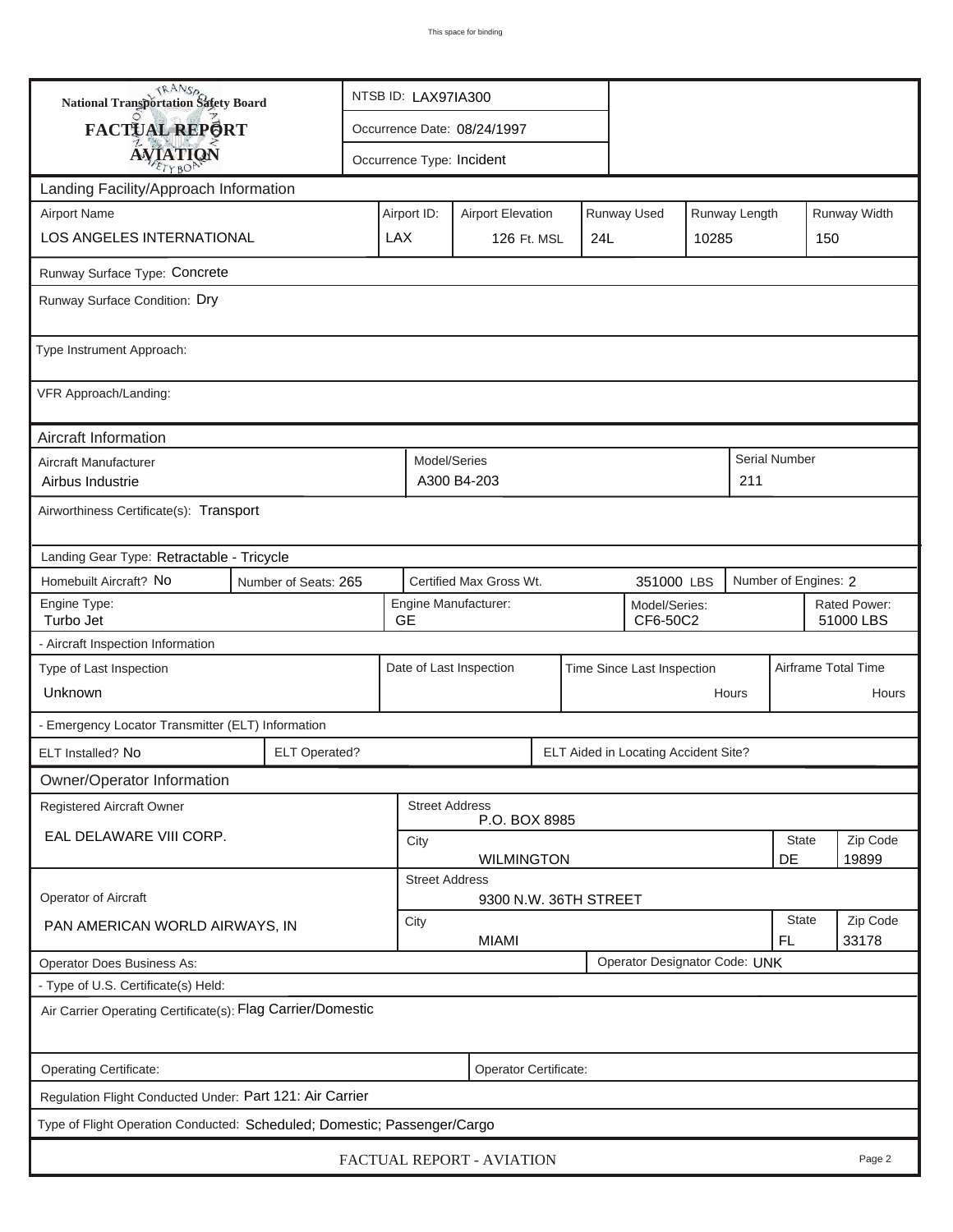| TRANSO.<br>NTSB ID: LAX97IA300<br><b>National Transportation Safety Board</b>                        |                                                             |         |                        |                                                      |                             |                 |                         |            |                                        |                    |                                    |                |                     |            |
|------------------------------------------------------------------------------------------------------|-------------------------------------------------------------|---------|------------------------|------------------------------------------------------|-----------------------------|-----------------|-------------------------|------------|----------------------------------------|--------------------|------------------------------------|----------------|---------------------|------------|
|                                                                                                      | FACTUAL REPORT                                              |         |                        |                                                      | Occurrence Date: 08/24/1997 |                 |                         |            |                                        |                    |                                    |                |                     |            |
|                                                                                                      | <b>AVIATION</b>                                             |         |                        |                                                      | Occurrence Type: Incident   |                 |                         |            |                                        |                    |                                    |                |                     |            |
| <b>First Pilot Information</b>                                                                       |                                                             |         |                        |                                                      |                             |                 |                         |            |                                        |                    |                                    |                |                     |            |
|                                                                                                      | City<br><b>State</b><br>Date of Birth<br>Name<br>Age        |         |                        |                                                      |                             |                 |                         |            |                                        |                    |                                    |                |                     |            |
| On File                                                                                              |                                                             |         |                        |                                                      |                             |                 |                         |            |                                        |                    | On File                            |                |                     |            |
|                                                                                                      |                                                             |         |                        |                                                      | On File<br>On File<br>52    |                 |                         |            |                                        |                    |                                    |                |                     |            |
| Seat Occupied: Left<br>Principal Profession: Civilian Pilot<br>Certificate Number: On File<br>Sex: M |                                                             |         |                        |                                                      |                             |                 |                         |            |                                        |                    |                                    |                |                     |            |
| Airline Transport; Flight Engineer<br>Certificate(s):                                                |                                                             |         |                        |                                                      |                             |                 |                         |            |                                        |                    |                                    |                |                     |            |
| Airplane Rating(s):<br>Multi-engine Land; Single-engine Land                                         |                                                             |         |                        |                                                      |                             |                 |                         |            |                                        |                    |                                    |                |                     |            |
|                                                                                                      | Rotorcraft/Glider/LTA: None                                 |         |                        |                                                      |                             |                 |                         |            |                                        |                    |                                    |                |                     |            |
|                                                                                                      | Instrument Rating(s): Airplane                              |         |                        |                                                      |                             |                 |                         |            |                                        |                    |                                    |                |                     |            |
| None<br>Instructor Rating(s):                                                                        |                                                             |         |                        |                                                      |                             |                 |                         |            |                                        |                    |                                    |                |                     |            |
|                                                                                                      | Type Rating/Endorsement for Accident/Incident Aircraft? Yes |         |                        |                                                      |                             |                 |                         |            | <b>Current Biennial Flight Review?</b> |                    |                                    |                |                     |            |
|                                                                                                      | Medical Cert.: Class 1                                      |         |                        | Medical Cert. Status: Valid Medical--w/ waivers/lim. |                             |                 |                         |            |                                        |                    | Date of Last Medical Exam: 03/1997 |                |                     |            |
|                                                                                                      |                                                             |         |                        |                                                      |                             |                 |                         |            |                                        |                    |                                    |                |                     |            |
| - Flight Time Matrix                                                                                 |                                                             | All A/C | This Make<br>and Model | Airplane<br>Single Engine                            | Airplane<br>Mult-Engine     | Night<br>Actual |                         | Instrument | Simulated                              | Rotorcraft         |                                    | Glider         | Lighter<br>Than Air |            |
| <b>Total Time</b>                                                                                    |                                                             |         |                        |                                                      |                             |                 |                         |            |                                        |                    |                                    |                |                     |            |
|                                                                                                      | Pilot In Command(PIC)                                       |         |                        |                                                      |                             |                 |                         |            |                                        |                    |                                    |                |                     |            |
| Instructor                                                                                           |                                                             |         |                        |                                                      |                             |                 |                         |            |                                        |                    |                                    |                |                     |            |
| Last 90 Days<br>Last 30 Days                                                                         |                                                             |         |                        |                                                      |                             |                 |                         |            |                                        |                    |                                    |                |                     |            |
| Last 24 Hours                                                                                        |                                                             |         |                        |                                                      |                             |                 |                         |            |                                        |                    |                                    |                |                     |            |
| Seatbelt Used? Yes                                                                                   |                                                             |         |                        | Shoulder Harness Used? Yes                           |                             |                 |                         |            | Toxicology Performed? No               |                    |                                    |                | Second Pilot? Yes   |            |
|                                                                                                      |                                                             |         |                        |                                                      |                             |                 |                         |            |                                        |                    |                                    |                |                     |            |
| Flight Plan/Itinerary                                                                                |                                                             |         |                        |                                                      |                             |                 |                         |            |                                        |                    |                                    |                |                     |            |
|                                                                                                      | Type of Flight Plan Filed: IFR                              |         |                        |                                                      |                             |                 |                         |            |                                        |                    |                                    |                |                     |            |
| Departure Point                                                                                      |                                                             |         |                        |                                                      |                             |                 | <b>State</b>            |            | Airport Identifier                     |                    |                                    | Departure Time |                     | Time Zone  |
| Same as Accident/Incident Location                                                                   |                                                             |         |                        |                                                      |                             |                 |                         |            | <b>LAX</b>                             |                    |                                    | 1350           |                     | <b>PDT</b> |
| Destination                                                                                          |                                                             |         |                        |                                                      |                             |                 | State                   |            |                                        | Airport Identifier |                                    |                |                     |            |
| <b>JAMAICA</b>                                                                                       |                                                             |         |                        |                                                      |                             |                 | <b>NY</b><br><b>JFK</b> |            |                                        |                    |                                    |                |                     |            |
| Type of Clearance: IFR                                                                               |                                                             |         |                        |                                                      |                             |                 |                         |            |                                        |                    |                                    |                |                     |            |
| Type of Airspace: Class B                                                                            |                                                             |         |                        |                                                      |                             |                 |                         |            |                                        |                    |                                    |                |                     |            |
| <b>Weather Information</b>                                                                           |                                                             |         |                        |                                                      |                             |                 |                         |            |                                        |                    |                                    |                |                     |            |
| Source of Briefing:<br>Company                                                                       |                                                             |         |                        |                                                      |                             |                 |                         |            |                                        |                    |                                    |                |                     |            |
| Method of Briefing:                                                                                  |                                                             |         |                        |                                                      |                             |                 |                         |            |                                        |                    |                                    |                |                     |            |
| FACTUAL REPORT - AVIATION<br>Page 3                                                                  |                                                             |         |                        |                                                      |                             |                 |                         |            |                                        |                    |                                    |                |                     |            |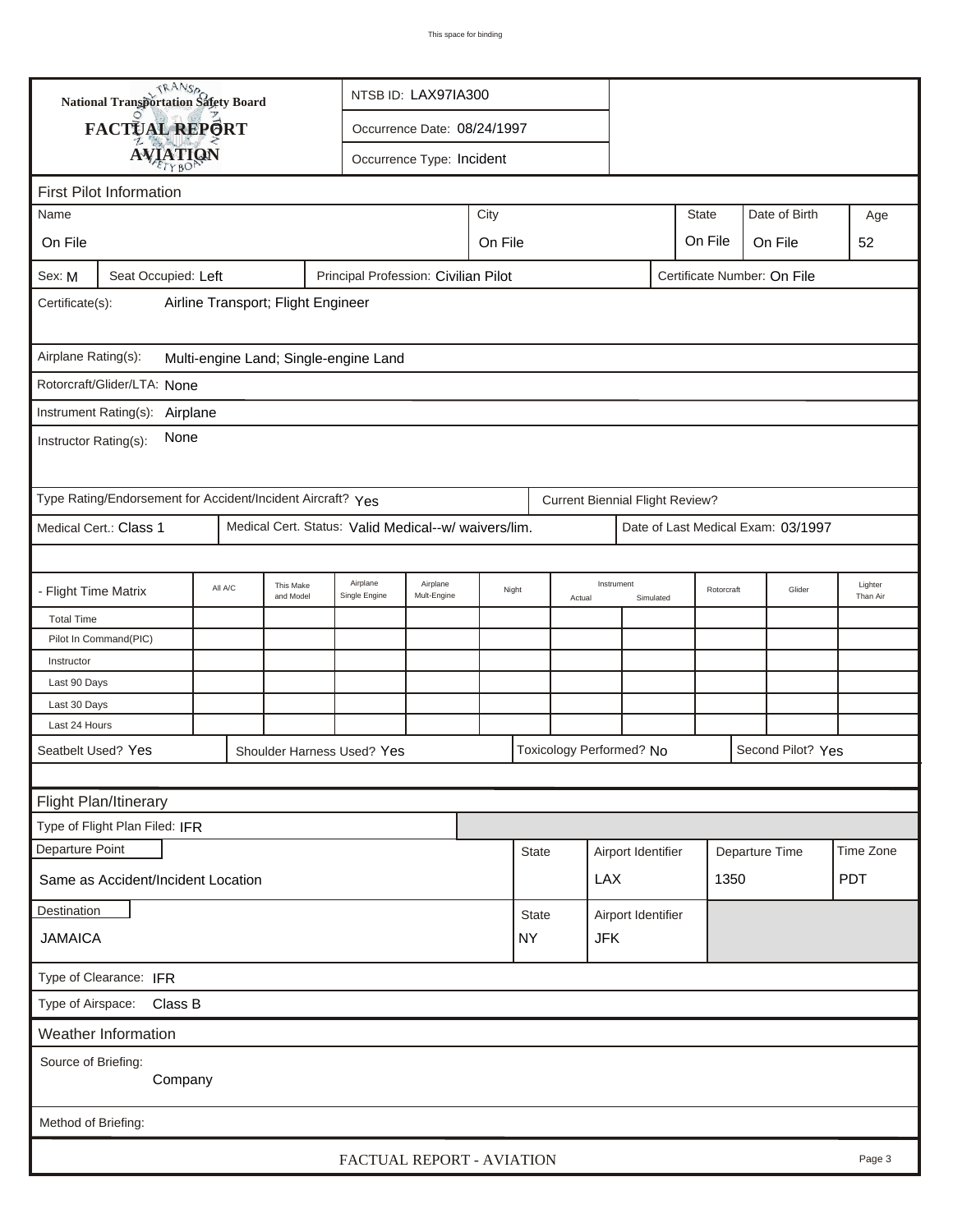| <b>National Transportation Safety Board</b>   |                                                                                                                        |                  |                | NTSB ID: LAX97IA300                               |                             |             |                                     |                         |                                                       |                         |            |                              |     |  |
|-----------------------------------------------|------------------------------------------------------------------------------------------------------------------------|------------------|----------------|---------------------------------------------------|-----------------------------|-------------|-------------------------------------|-------------------------|-------------------------------------------------------|-------------------------|------------|------------------------------|-----|--|
|                                               | FACTUAL REPORT                                                                                                         |                  |                |                                                   | Occurrence Date: 08/24/1997 |             |                                     |                         |                                                       |                         |            |                              |     |  |
|                                               | <b>AVIATION</b>                                                                                                        |                  |                | Occurrence Type: Incident                         |                             |             |                                     |                         |                                                       |                         |            |                              |     |  |
|                                               |                                                                                                                        |                  |                |                                                   |                             |             |                                     |                         |                                                       |                         |            |                              |     |  |
| WOF ID                                        | Weather Information<br><b>WOF Elevation</b><br><b>Observation Time</b><br>Time Zone<br>WOF Distance From Accident Site |                  |                |                                                   |                             |             |                                     |                         |                                                       |                         |            | Direction From Accident Site |     |  |
|                                               |                                                                                                                        |                  |                |                                                   |                             |             |                                     |                         |                                                       |                         |            |                              |     |  |
| LAX                                           | 1350                                                                                                                   | <b>PDT</b>       |                | 126 Ft. MSL                                       |                             |             |                                     |                         | <b>1 NM</b>                                           | 180 Deg. Mag.           |            |                              |     |  |
|                                               | Sky/Lowest Cloud Condition: Clear                                                                                      |                  |                | 0 Ft. AGL                                         |                             |             |                                     |                         |                                                       | Condition of Light: Day |            |                              |     |  |
|                                               | Lowest Ceiling: None                                                                                                   |                  |                | 0 Ft. AGL                                         |                             | Visibility: |                                     | 10                      | <b>SM</b>                                             |                         | Altimeter: | 29.00                        | "Hg |  |
| Temperature:                                  | 27 °C                                                                                                                  | Dew Point:       |                | 17 °C<br>Wind Direction: 270<br>Density Altitude: |                             |             |                                     |                         |                                                       |                         |            |                              | Ft. |  |
| Wind Speed: 15                                |                                                                                                                        | Gusts:           |                |                                                   |                             |             |                                     |                         | Weather Condtions at Accident Site: Visual Conditions |                         |            |                              |     |  |
| Visibility (RVR):                             | 0<br>Ft.                                                                                                               | Visibility (RVV) |                | 0                                                 | SM                          |             | Intensity of Precipitation: Unknown |                         |                                                       |                         |            |                              |     |  |
|                                               | Restrictions to Visibility: None                                                                                       |                  |                |                                                   |                             |             |                                     |                         |                                                       |                         |            |                              |     |  |
|                                               |                                                                                                                        |                  |                |                                                   |                             |             |                                     |                         |                                                       |                         |            |                              |     |  |
| Type of Precipitation:                        | None                                                                                                                   |                  |                |                                                   |                             |             |                                     |                         |                                                       |                         |            |                              |     |  |
|                                               |                                                                                                                        |                  |                |                                                   |                             |             |                                     |                         |                                                       |                         |            |                              |     |  |
|                                               | <b>Accident Information</b>                                                                                            |                  |                |                                                   |                             |             |                                     |                         |                                                       |                         |            |                              |     |  |
| Aircraft Damage: Minor<br>Aircraft Fire: None |                                                                                                                        |                  |                |                                                   |                             |             |                                     | Aircraft Explosion None |                                                       |                         |            |                              |     |  |
|                                               | Classification: U.S. Registered/U.S. Soil                                                                              |                  |                |                                                   |                             |             |                                     |                         |                                                       |                         |            |                              |     |  |
|                                               | - Injury Summary Matrix                                                                                                | Fatal            | Serious        | Minor                                             |                             | None        | <b>TOTAL</b>                        |                         |                                                       |                         |            |                              |     |  |
| <b>First Pilot</b>                            |                                                                                                                        |                  |                |                                                   |                             | 1           | 1                                   |                         |                                                       |                         |            |                              |     |  |
| Second Pilot                                  |                                                                                                                        |                  |                |                                                   |                             | 1           | 1                                   |                         |                                                       |                         |            |                              |     |  |
| <b>Student Pilot</b>                          |                                                                                                                        |                  |                |                                                   |                             |             |                                     |                         |                                                       |                         |            |                              |     |  |
|                                               | Flight Instructor                                                                                                      |                  |                |                                                   |                             |             |                                     |                         |                                                       |                         |            |                              |     |  |
| <b>Check Pilot</b>                            |                                                                                                                        |                  |                |                                                   |                             |             |                                     |                         |                                                       |                         |            |                              |     |  |
|                                               | <b>Flight Engineer</b>                                                                                                 |                  |                |                                                   |                             | 1           |                                     |                         |                                                       |                         |            |                              |     |  |
|                                               | Cabin Attendants                                                                                                       |                  |                |                                                   |                             | 8           | 8                                   |                         |                                                       |                         |            |                              |     |  |
| Other Crew                                    |                                                                                                                        |                  |                |                                                   |                             |             |                                     |                         |                                                       |                         |            |                              |     |  |
| Passengers                                    |                                                                                                                        |                  |                |                                                   |                             | 254         | 254                                 |                         |                                                       |                         |            |                              |     |  |
| - TOTAL ABOARD -                              |                                                                                                                        |                  |                |                                                   |                             | 265         | 265                                 |                         |                                                       |                         |            |                              |     |  |
| Other Ground                                  |                                                                                                                        | 0                | $\overline{0}$ |                                                   | 0                           |             | $\overline{0}$                      |                         |                                                       |                         |            |                              |     |  |
|                                               | - GRAND TOTAL -                                                                                                        | 0                |                | 0                                                 | 0                           | 265         | 265                                 |                         |                                                       |                         |            |                              |     |  |
|                                               |                                                                                                                        |                  |                |                                                   |                             |             |                                     |                         |                                                       |                         |            |                              |     |  |
|                                               | FACTUAL REPORT - AVIATION<br>Page 4                                                                                    |                  |                |                                                   |                             |             |                                     |                         |                                                       |                         |            |                              |     |  |